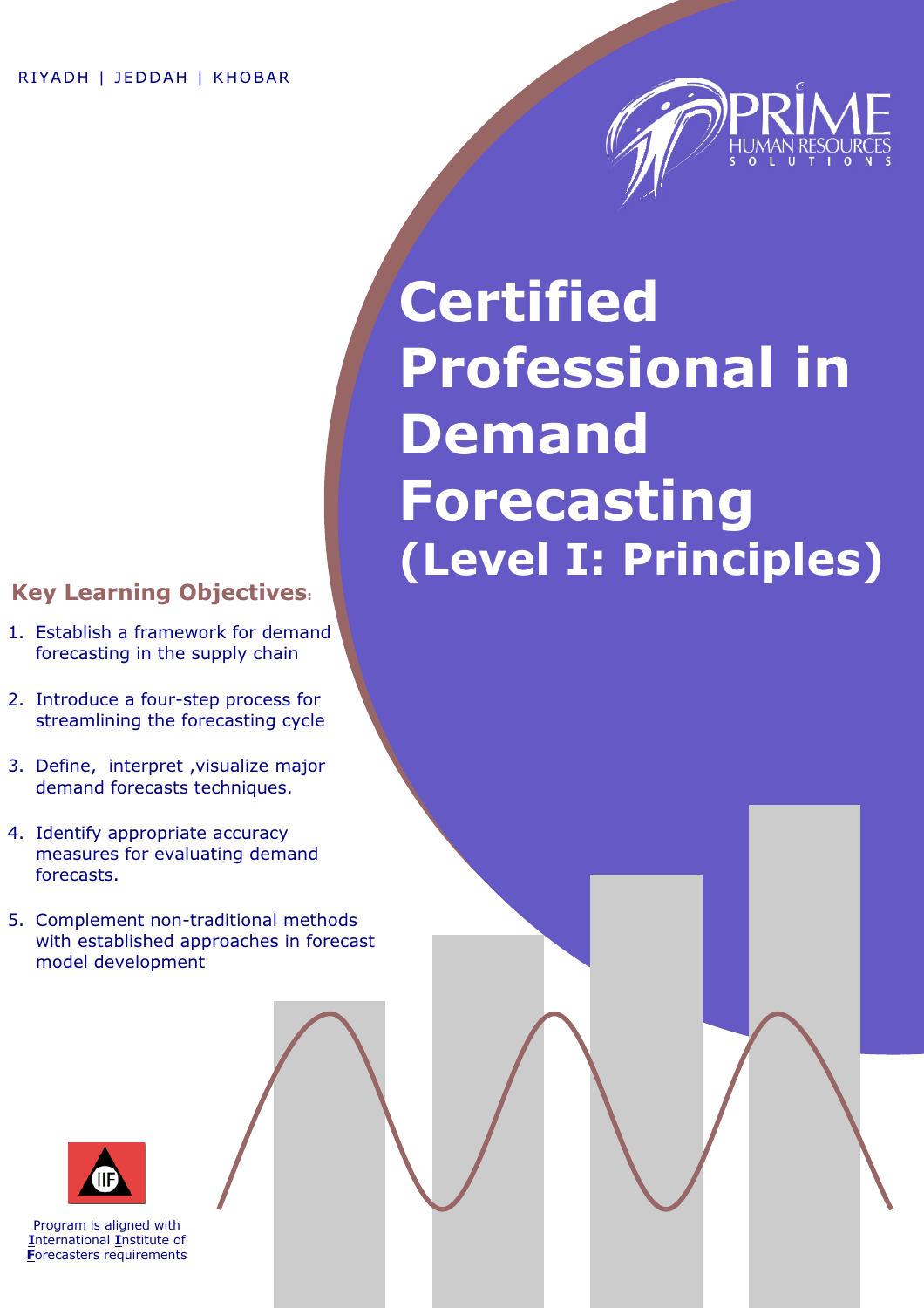#### WHY STUDY WITH US?

- International trainers
- Trainers have long and global experience in demand management and forecasting.
- High quality and excellent style of delivery with participative debate and discussion, case studies.
- E-learning service through a unique Online Web Platform designed exclusively for CPDF Students.
- 100% Student pass rate, endorsed by past and present students in the region.
- Abilities to enhance local demand date with international experience and theories.
- Interchange demand forecasting experience management with local culture and knowledge.

## Who Should Attend?

Supply Chain Managers<br>Demand play Demand planners<br>Sunnly nie P **Supply planners** Op ro e d auction Managers<br>rations Managers Uperations Managers<br>Financial anal Market analysts **Financial analysts** Researchers Forecasters **Economists Strategists Marketing & Sales managers** 

**Our Training** Partner

**DEPATIS** 

Delphus Inc. is a privately held corporation, headquartered in Morristown, New Jersey. Since it was established in 1987, the company has been dedicated

to providing strategic market analyses, forecasting software tools and data mining solutions for sales and marketing managers, inventory and production planners in manufacturing, distribution, retail firms and hospital management operations. Through RobinWilliams R&D consulting (www.robinwilliams-randd.com), we also offer assistance to companies in creating or changing their research or R&D departments. Delphus clients list contains names like: Kodak, Lucent Technologies, IBM, TAP Pharmaceutical, Pfizer, and more.



Program leader

## DR. Hans Levenbach

Hans is the founder and President of Delphus Inc., which specializes in predictive-analytic solutions for demand planning in supply chain organizations. He is also an elected Fellow, former President and Treasurer of the International Institute of Forecasters (IIF). He also serves on the editorial board of FORESIGHT, the practitioner journal published by the IIF. He is also a member of APICS, IN-FORMS, American Statistical Association and an elected member of the International Statistics Institute. Hans has been instrumental in designing the "Certified Professional in Demand Forecasting" (CPDF) curriculum.

## WHAT IS THE CPDF?

 This is a certification program for demand forecasters and planners working in supply chain industries. The International Institute of Forecasters (IIF), a thirty year-old non-profit organisation whose purpose is to advance knowledge and research in forecasting, has endorsed it. The CPDF programme is a 200 hour curriculum comprised of three modules, Beginner, Master and Pro. Certification can be earned at each of the three levels. The CPDF qualification will address multidimensional job roles in demand forecasting such as data display and validation, database management, dashboard display, understanding quantitative and qualitative projection techniques, model creation and execution, forecast accuracy measurement, model and forecaster performance analysis, organization, and collaborative planning.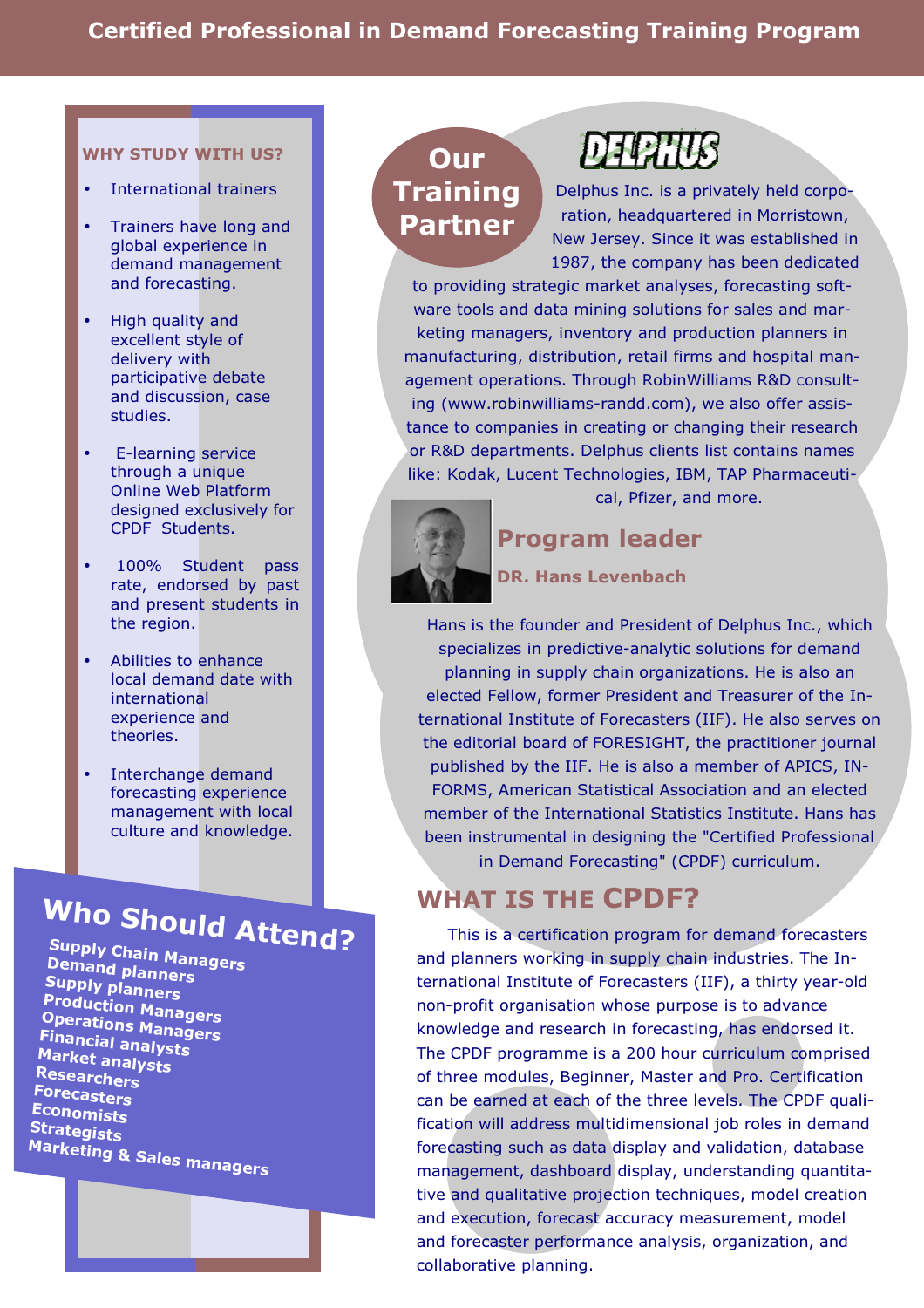## CPDF Level I: hands-on workshop overview

## Day 1

#### Part 0 - Pre-course reading

**Part I** - Demand Forecasting in the Supply Chain

- 1. What is demand forecasting
- 2. Revolution of SCM
- 3. Role of demand forecasting in SCM
- 4. Forecasting data structure
- 5. Factors affecting demand forecasting (good factors)

Workshop 1: Assessing the Impact of Factors:

#### Part II - Exploring Time Series

- 1. Data exploration for forecasting
- 2. Quantitative vs. qualitative methods (NEW)
- 3. Time series
- 4. Documenting data validation steps
- 5. Unusual events and outliers
- 6. PEER model

Workshop 2 - Establishing Trend and Seasonal Components

#### **Part III** -How Do to Use Components of a Time Series

- 1. Time series decomposition (trend, cycle, seasonal, and irregular)
- 2. Averages
- 3. Seasonal decomposition
- 4. Creating projections with decomposition Technique

Workshop 3 - Seasonal Adjustment - Ice Cream and Tourism Cases

## Day 2

Part IV - The Exponential Smoothing Methods

- 1. Naïve forecasting technique
- 2. Exponential smoothing technique
- 3. Smoothing weights
- 4. Applying Univariate Time Series Techniques
- 5. Handling Special events with Exponential smoothing models
- 6. Scenario Forecast
- 7. Product lifecycle

Workshop 4 - Forecasting With Short-term Forecasting Models

#### Part V - Measuring Forecasting Accuracy

- 1. Forecasting accuracy vs. forecasting errors (NEW)
- 2. Bias and Precision
- 3. Goodness of fit versus forecast accuracy
- 4. Cost of inaccurate forecasts
- 5. Forecasts errors
- Workshop 5 Measuring Forecast Accuracy

#### Part VI - Tracking Tools

- 1. Ladder chart for monitoring forecast results
- 2. Prediction-Realization Diagram
- 3. Prediction intervals for time series forecasts
- 4. Creating tracking signals
- 5. Cumulative sum (CUSUM) forecast error with prediction intervals
- 6. Monthly forecast errors and prediction limits
- 7. Trigg's Tracking Signal
- Workshop 6 Creating a Time-Phased Order Forecast

## Day 3

## Part VII - Practical Uses of the Forecast

- 1. Marketing
- 2. Sales
- 3. Operations
- 4. Finance (budget projections)

Workshop 07 - Simulated Forecasting Case - GLOBL Case

## CPDF Certification Curriculum Overview

Each Level of the CPDF program consists of both instructor-led workshop training hours, and independent hours to be accomplished through self-paced e-learning environment. The successful completion of each level will qualify participants to earn a certificate, CPDF levels & certificates are described below:

#### Level I : CPDF Principles - Certificate in Demand Forecasting Practice

| 90<br>Training<br>Hours | 15 hours hands-on workshop         |
|-------------------------|------------------------------------|
|                         | 75 hours, 6 work sheets E-learning |

Level II : CPDF Master - Certificate in Demand Forecasting Proficiency

| .60'<br>Training | 15 hours hands-on workshop         |
|------------------|------------------------------------|
| Hours'           | 45 hours, 6 work sheets E-learning |

Level III : CPDF Pro - Certificate in Demand Forecasting Professionalism

| .50'                            | 20 hours hands-on workshop         |
|---------------------------------|------------------------------------|
| <b>Training</b><br><b>Hours</b> | 30 hours, 6 work sheets E-learning |

## Program Requirements:

- College degree or Job experience
- Reasonable experience in MS Excel
- Acceptable level of English language

## Program Assessment:

- Full attendance of hands-on workshops is required
- Successful submission of required worksheets through e-learning system
- CPDF is not a test-based program.

## It's a hand-on workshop. Please bring your own laptops to run the computer exercises!!

## **Part VIII** - Implementing a Forecasting Process

- 1. Successful Implementation
- 2. Forecasting Cycle
- 3. Integration with Supply Chain
- 4. Sales and Operations Planning (S&OP)
- 5. Best –in-breed demand management Review and Open Questions